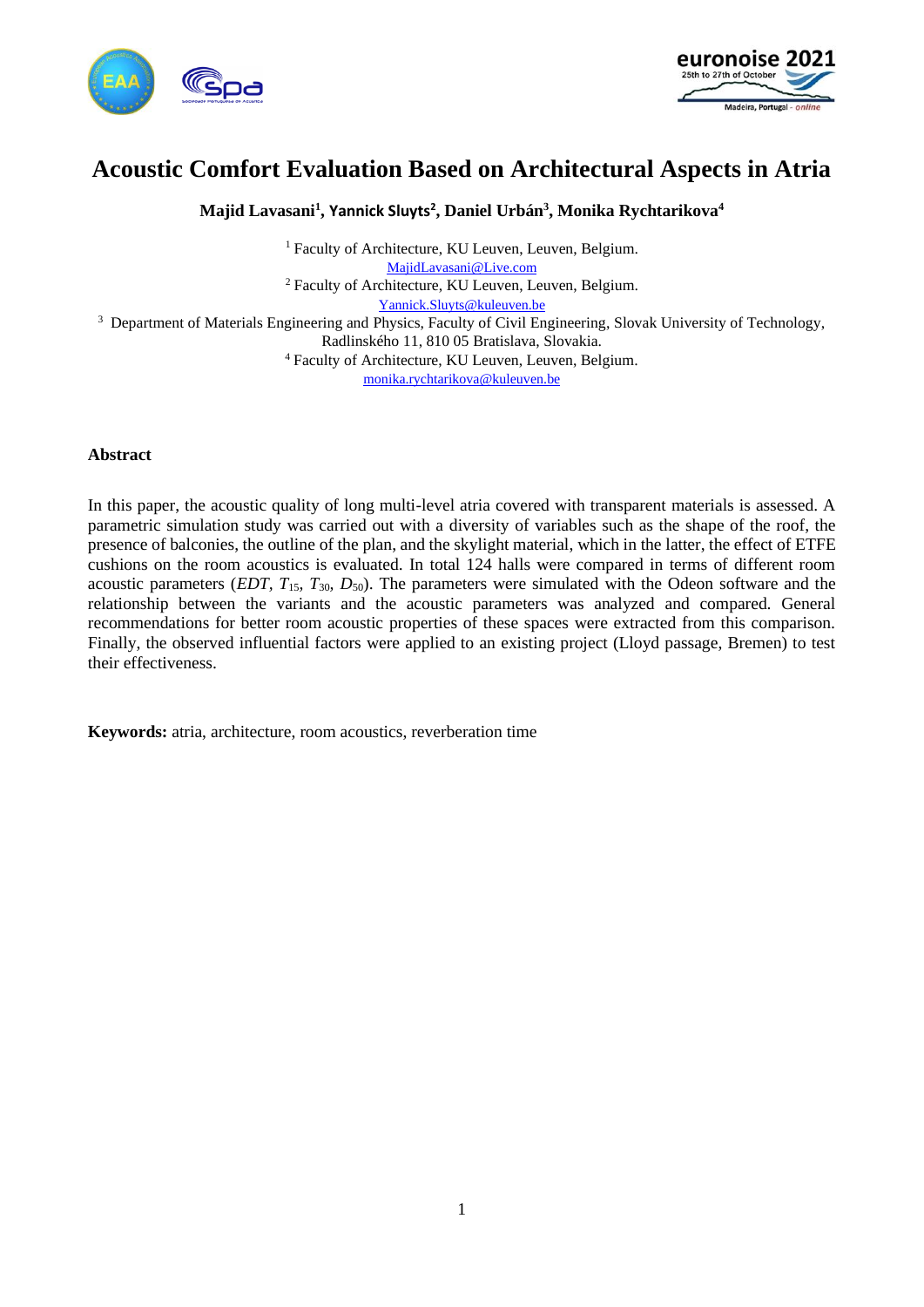



# 1 **Introduction**

Architecture is a multidisciplinary practice that involves many factors in the project. Involving different participants in the project as soon as possible reduces the risk of a false decision in the early stage of the project and leads to the reduction of the cost and the time of the project and improve the final quality. In many cases, acoustical engineers are not involved in the architectural practices until the end of the project or only if a problem occurs, this is mainly true for spaces that are not designed specifically for music or speech. In public buildings like large corridors, shopping malls, plazas, swimming pools, etc. there is little information for architects to deal with the acoustic comfort of their design while this factor plays an important role in human wellbeing [1] [2]. Acousticians often have to apply acoustic remediation solutions to create a better sonic environment which potentially ruins the design value and increases the project cost.

# $1.1$ **Previous Research**

A few studies have been conducted on the relation between architecture and sound in atria. Mei and Kang[3] have studied the effect of source-receiver distance on sound pressure level and reverberation time in multilevel large atria. Iannace et al.[4] represent the acoustic deficiency of large atriums in shopping malls in order to be used as a public music hall. Zhao et al.[5] demonstrated the Effects of geometry on the sound field in atria. Wang et al[6] represented that the total energy's exponential decrease in extra-large spaces is not only because of the direct sound, but also the reverberant energy. Additionally, to show the effect of balconies, Samodra F X T B [7] proposes an optimized location of electroacoustic loudspeakers for the interior mezzanines by simulating the balconies and sound field of vertical buildings. Furthermore, Nowicka[8] proposed a method for rapid acoustical assessment of the commercial spaces and buildings based on volume, shape, sound-absorbing objects, and sound-scattering architectural elements.

To present the advantages of the ETFE in acoustic comfort, Urbán et al.[9] investigated the acoustic conditions of three large atria covered by glass and foil in Bratislava. Rychtáriková et al.[10] compared acoustic conditions in an atrium covered by ETFE with a digital simulation in which the roof is realized by the glass. They concluded, Compared to glass or a hard surface such as concrete, a clear reduction in reverberation time is achieved in the middle and low frequencies in cases with ETFE systems. In another research by Rychtáriková et al.[11], they analyzed the impact of typical glass and ETFE cushion systems on sound reverberation and on noise levels when covering wide shopping streets by performing simulation on software Odeon.

# 1.2 **Methodology**

The method in this work was based on comparing the room acoustics parameters of the hall with the aid of parametric design, simulation, and conventional formulas. The first step was to produce a deliberated range of architectural halls including some geometrical variables, formal variables, and interior elements. The modeling process was carried out with the aid of parametric design that facilitates the production process and therefore the total number of simulations was increased which led to more reliable results.

The next step was performing the room acoustic simulation, each option was simulated separately. The simulations were performed in the Odeon room acoustics software version 16. Odeon is a Room Acoustic Software that uses the image-source method combined with a modified ray tracing algorithm for simulating the room acoustics of buildings.[12]

After that, the effect of each architectural element on the acoustic field was investigated with the help of statistics and charts. These charts were based on the architecture variables, certain acoustic parameters, e.g., *T*30, *T*15, *EDT*, *D*50, etc, and at different frequencies. Then each chart was investigated individually and in comparison with other charts. Finally, as a conclusion, these explorations were applied and examined in an existing case study.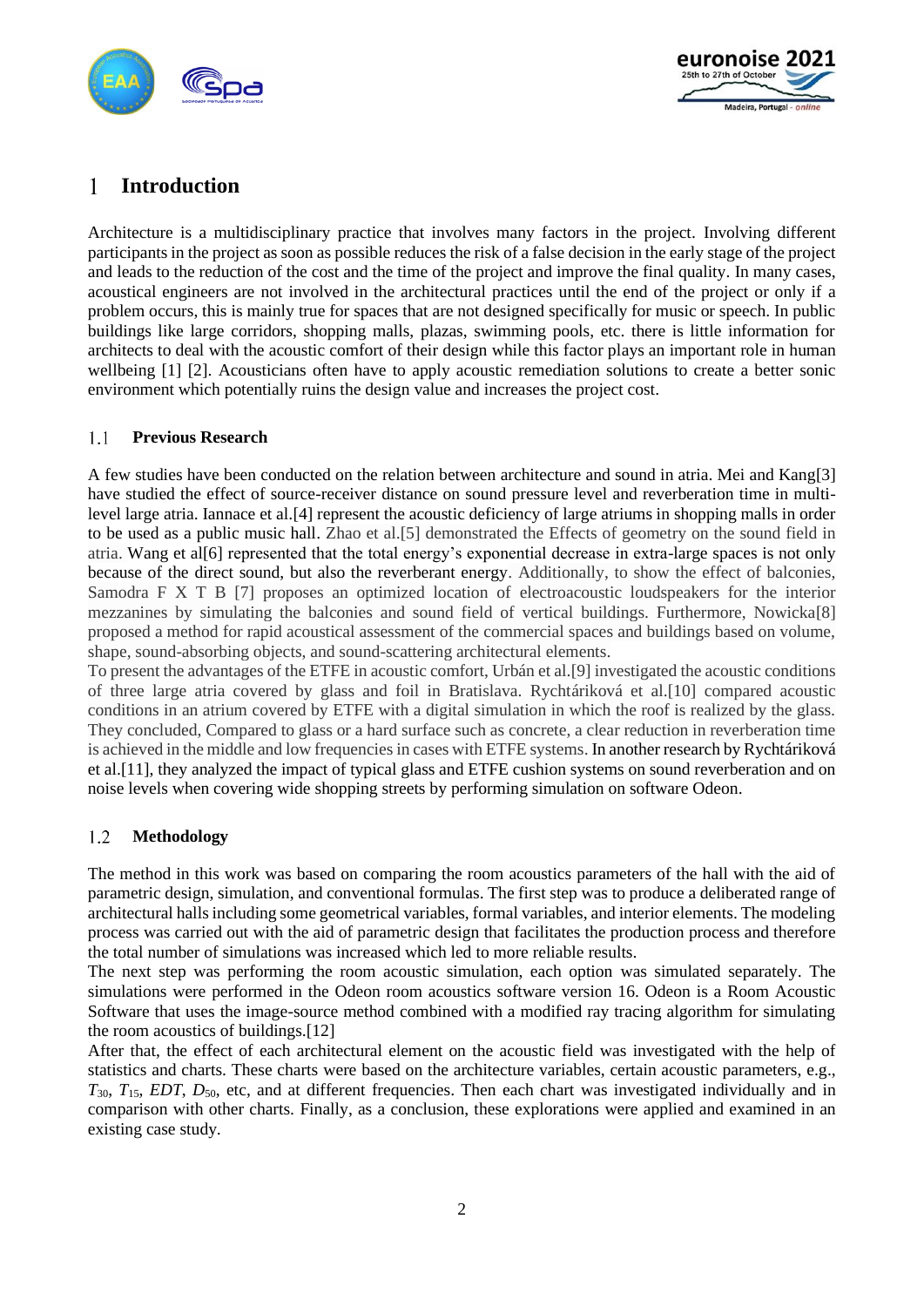

# $1.3$ **Configuration**

In the first series of alternatives, the variables were the length, width, and height of the hall. Three different lengths of 30 meters, 60 meters, and 90 meters combined with two different widths of 8 meters and 16 meters, and then two different heights -3 level hall and 5 level hall which each level had 5 meters height-were added to these variables. Furthermore, for the material of the transparent roof two materials were used and compared: The conventional material versus ETFE cushions. Additionally, two different forms of the roof -arched versus inclined- were compared in every mentioned models. In total 124 models were compared in terms of four different room acoustic parameters (*EDT, T*15*, T*30*, D*50) that some of the results are presented in this paper.

### $1.4$ **Materials**

To simulate and compare the results, the same materials were applied to all the halls. The only variable material is the transparent roof which in this case was a glass roof (double glazing glass 2-3mm glass-10mm gap) compared to ETFE cushions. The case study presented in this paper was the Mediacité shopping mall in Liege so the absorption coefficient value(*α*) for the ETFE cushions and average of the *α* value for a storefront in the atria is based on in situ research and simulation validation by Yannick Sluyts (2020). *Figure* 1 shows the comparison of *α* values between mentioned materials at all frequencies.

In the previous studies, acoustic comfort in large atria is studied based on the fact that the floor is covered by hard and polished materials that are acoustically reflective [3] [5] [9], while in practice, the presence of people has a significant influence on the absorption coefficient( $\alpha$  (-)) value of the floor. In this study, the atria considered as a fully crowded space to investigate the opposite viewpoint. Therefore, the floor was simulated as ceramic tiles with the presence of many people standing [13] which is visible in *Table 1*. furthermore, in this paper the focus is on low to middle frequencies, therefore the high frequencies values are omitted in this table.



Figure 1 – Sound Absorption Coefficient  $(\alpha(-))$  of the ETFE and glass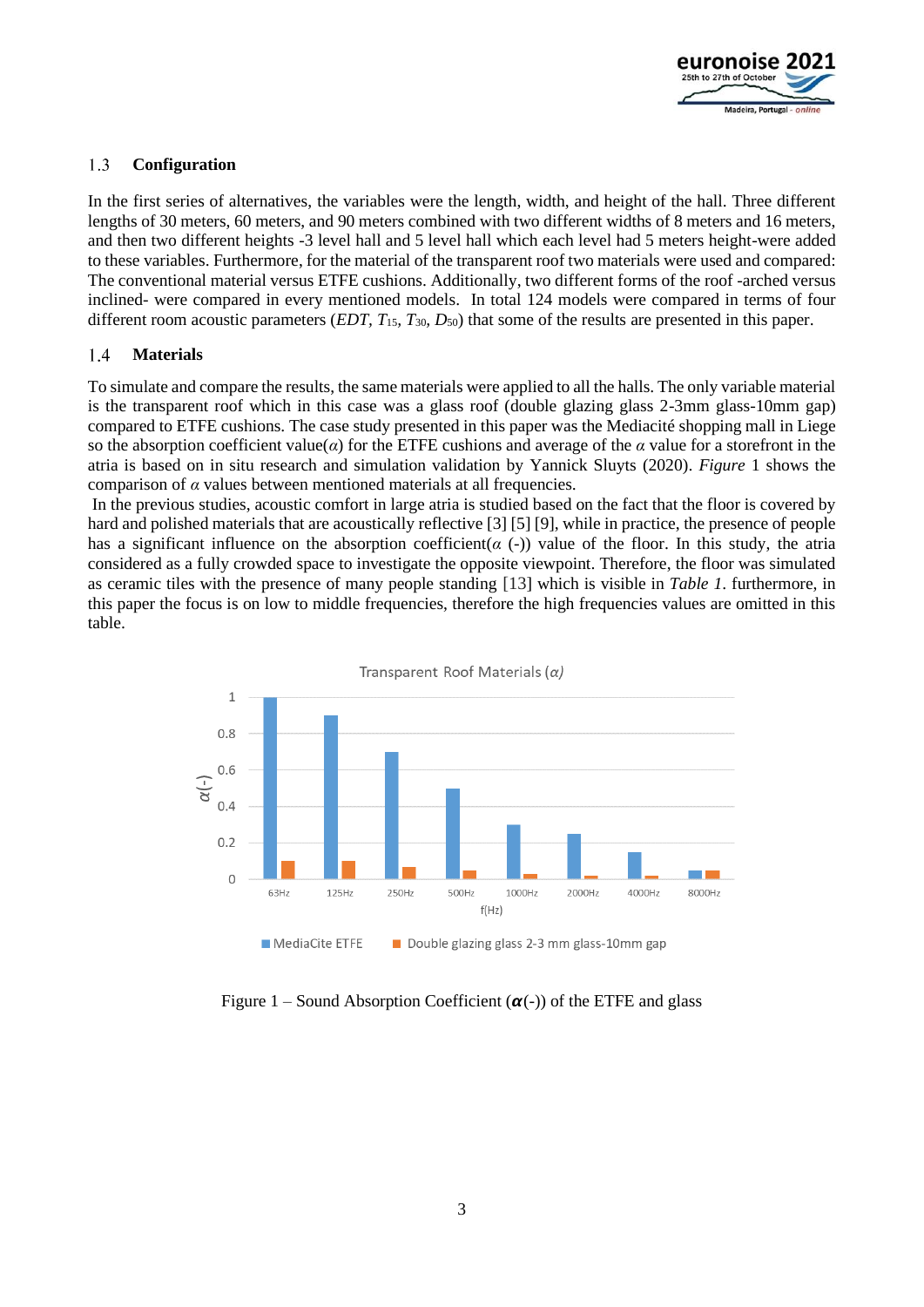

| <b>Material</b>                            | $\alpha$ (-) |      |
|--------------------------------------------|--------------|------|
| f(Hz)                                      | 250          | 1000 |
| MediaCite Storefront                       | 0.07         | 0.07 |
| <b>MediaCite ETFE</b>                      | 0.7          | 0.3  |
| Double glazing glass 2-3 mm glass-10mm gap | 0.07         | 0.03 |
| Artificial 5% absorptive                   | 0.05         | 0.05 |
| Ceramic tiles with the presence of people  | 0.44         | 0.79 |
| Plaster                                    | 0.1          | 0.04 |

# Table 1 – Sound Absorption Coefficient  $(\alpha$  (-)) of all materials

# $\overline{2}$ **Results**

### $2.1$ **Material comparison**

The acoustics in halls covered by ETFE is different in low, mid, and high frequencies. *Figure 2* compares  $T_{30}$ between atria covered by ETFE with the similar atria covered by glass panels at 250Hz. In general, it shows at 250Hz, the average *T*<sup>30</sup> of all 7 receivers is shorter in the atria covered by ETFE than the ones covered by glass. This figure also illustrates at this frequency the standard deviations are less in the models covered by the glass than the models covered by ETFE. Therefore, we might have a more homogenous sound field at low frequencies in the halls covered by the glass than in the halls covered by ETFE. There is no significant difference in reverberation time between the skylights made of ETFE and glass at the middle to high frequencies.

Similarly, comparing *D<sup>50</sup>* shows that changing the material of the skylight from glass to ETFE often improves the clarity of the atrium at low frequencies, especially in wide halls without a balcony.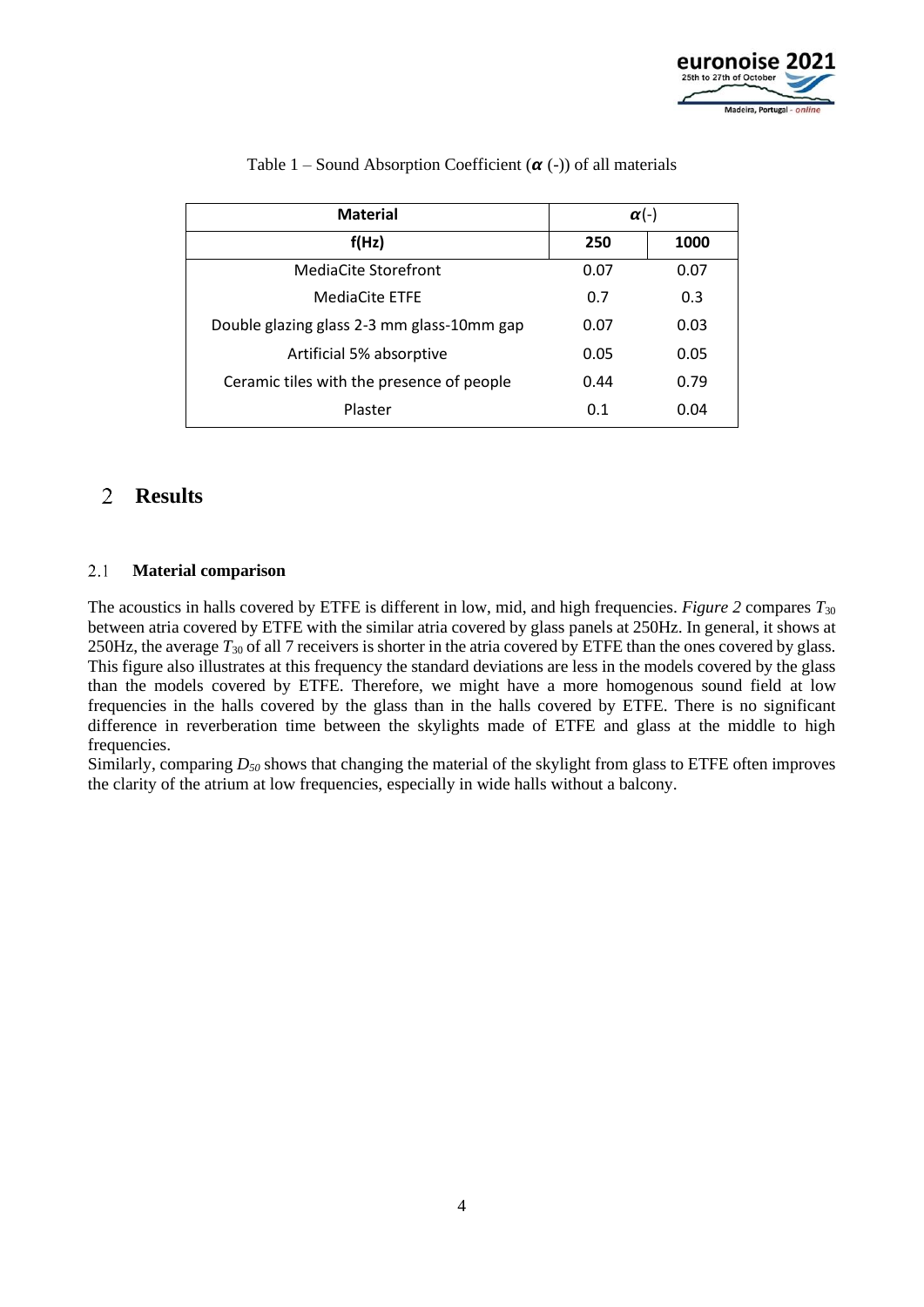



Figure 2 – Material Comparison *T<sup>30</sup>* (250Hz)

### 2.1 **Geometry Comparison**

*Figure 3* presents the length comparison of the  $T_{30}$  parameter between all the 48 models with ETFE at 1000Hz. The figure shows longer reverberation time in the models with 90 meters length but in general, there is no notable relationship between the *T*<sup>30</sup> and the length of the atria since in long atria, by increasing the length of the hall, the ratio between the volume of the geometry and the area of surfaces remains almost intact.

In a long hall, the reflections from the end walls come back to the receivers much later than the reflections from the closer storefronts. Therefore, by increasing the length of the atria, the percentage of the early to late wave ratio grows which often leads to an increase in *D*<sup>50</sup> value as is shown in *Figure 3*.

Results also show typically the increment in width of atria leads to longer reverberation time and less clarity. In general, results demonstrate if architects want to design wide atria, they should simultaneously add more surfaces or more absorptive materials to their design. For instance, we can see in the models with the presence of balconies, the increase of  $T_{30}$  is less high.

Results also indicate in general that by increasing the height from 15 meters to 25 meters, the *T*<sup>30</sup> and *EDT* rise accordingly. Therefore, we might presume that we would have much better clarity in the options with less height, especially in the models without the presence of balconies. However, the *D*<sub>50</sub> value is just slightly higher in tall halls. In the other words, although the increasing of the height often significantly increases *EDT* value. The height reduction does not contribute significantly to the improvement of clarity based on configurations of this study.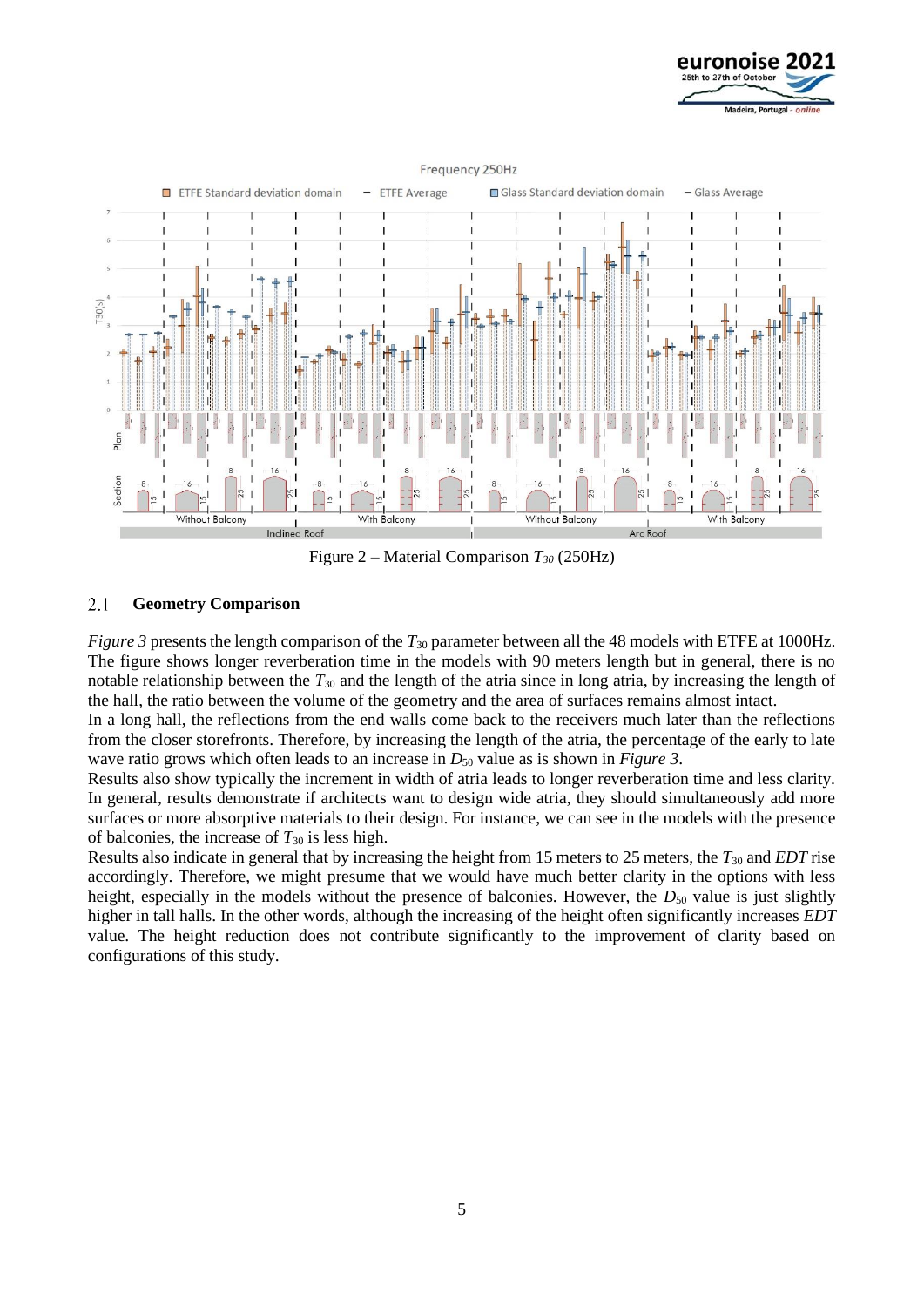



Figure 3 – Length comparison for  $T_{30}$  and  $D_{50}$  at 1000Hz

# $2.2$ **Shape of Skylight**

Zhao et al. [5] examined the effect of skylight form on *T<sup>30</sup>* by performing a simulation for different ceiling forms including flat, single pitched, double-pitched, and arched. They concluded the reverberation time is highest in flat roofs and lowest in pitched roofs either single pitched or double pitched. Looking at *Figure 4*  illustrates that generally at medium frequencies, the results correspond to the Zhao et al.[5] studies and shows inclined roofs have shorter *T<sup>30</sup>* while the results show no noticeable relationship between the shape of skylight and clarity,

#### 2.3 **Presence of Balconies**

*Figure 4* illustrates at the frequency of 1000Hz, the presence of balconies in the atrium usually leads to shorter *T30*. Results at 250Hz also show the same thing but the value of reduction is often more intense at low frequencies. Furthermore, results illustrate the presence of balconies sometimes increases the *D<sup>50</sup>* for more than 10 percent from 50-55% to more than 65% which significantly improves the speech intelligibility of place to be more understandable.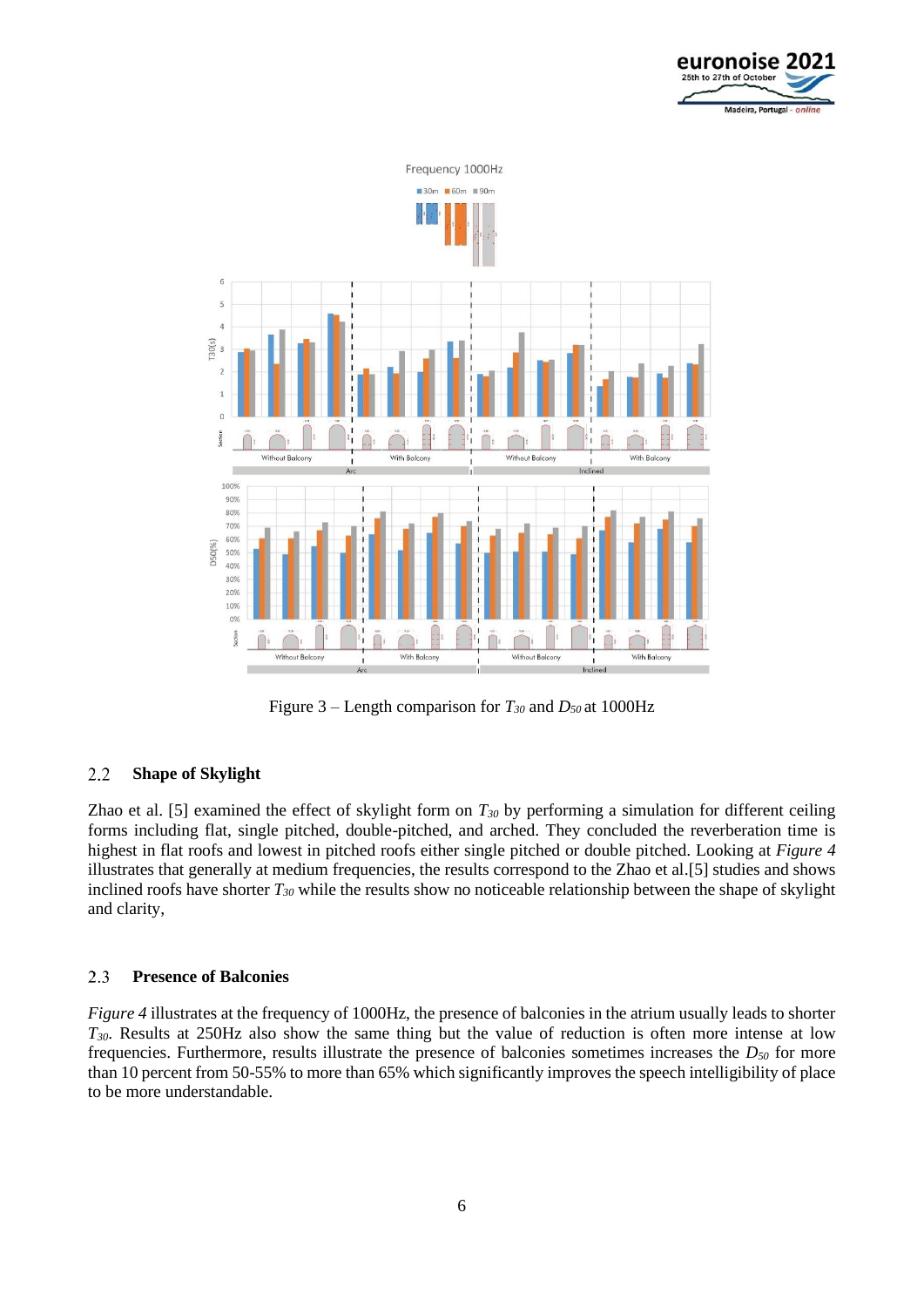



Figure 4 – Effect of Balconies in *T<sup>30</sup>* at 1000Hz

In general, the presence of balconies has a positive effect on the sound acoustic parameters in the multi-levels atria. *Figure 5* visually compares the *Lp* in the section between the models with balcony and without balcony at 1000Hz. It shows balconies acting like "acoustic baffles" but in a vertical direction. However, the effect on the upper levels is not in the scope of this research and needs more investigation.

#### $2.4$ **Case Study: Lloyd Passage, Bremen, Germany**

As a real-world case study, we modeled Lloyd Passage in Bremen that matches our data set very well to demonstrate how design choices

affect acoustic comfort drastically. The original roof was made out of glass and metal frames. In this study, we only modeled the first 90 meters of the western part of the hall which includes the widest part of the corridor and the octagon dome that is the highest point of the project.

The optimization was started from the most effective adjustments, therefore in the first step, the material of the skylight was changed from glass to ETFE. Additionally, balconies can notably improve the acoustic quality of the ground floor, in the second optimization, some balconies were added because most of the receivers that are impacted by the acoustic quality of this walking street are on ground level.

Figure 6 shows the comparison between T30between the passage in the current situation with the glass skylight and with these optimizations. It shows the reverberation time reduces significantly when we change the glass roof to ETFE especially at low frequencies. It also illustrates the second optimization (adding balconies) significantly reduces the reverberation time. Both the first and second optimization improves clarity and speech intelligibility. The influence of changing the glass to ETFE is more significant at low frequencies while at middle to high frequencies, the effect of balconies is more pronounced and can increase the *D*<sub>50</sub> value by more than 10 percent which indicates that speech intelligibility is positively affected by this intervention.



Figure 5 – Section of Sound Pressure level(*SPL*) comparison at 1000Hz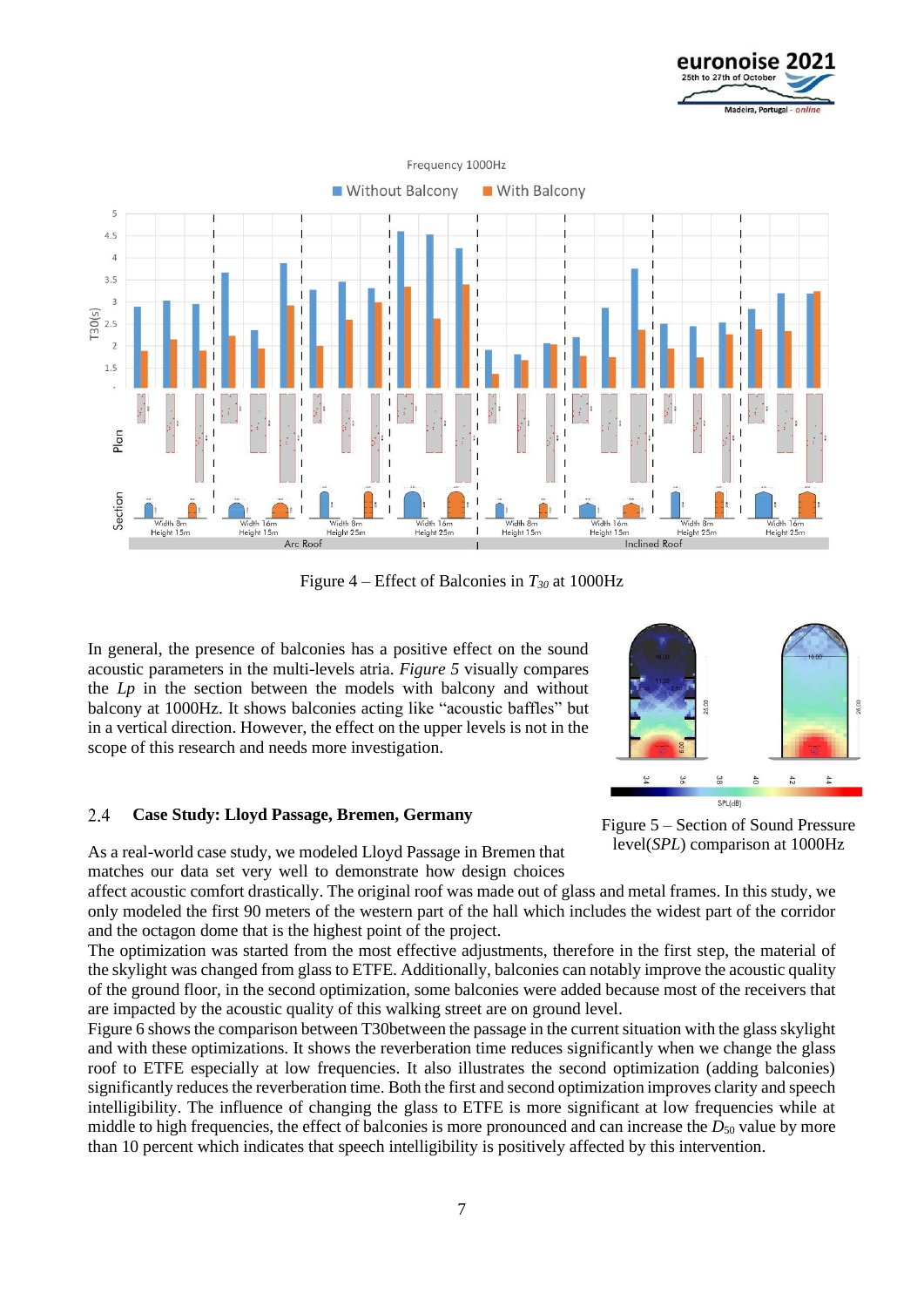



Figure  $6 - T_{30}$  comparison between current situation and optimizations at 6 octave bands

# $\overline{3}$ **Conclusion**

Initially, the variability of results showed the consequence of early design stages to the acoustic comfort of atria in order to attract architects' attention to this issue. In terms of skylight material results indicated generally at low frequencies using the ETFE material rather than glass makes  $T_{30}$  shorter and increases  $D_{50}$ . However, the introduction of glass resulted in more homogenous results across all positions. In terms of geometry comparison, this study did not find any significant relationship between acoustic comfort and the length of a long hall with the chosen absorption properties, while a difference of the width or the height of the hall often made  $T_{30}$  longer and declined the clarity.

In addition, results demonstrated generally an inclined skylight with an angle of 22 degrees has a shorter *T*<sup>30</sup> value rather than an arched roof, with the same material of ETFE, but this improvement did not necessarily lead to an increase in clarity for the halls with an inclined roof. This study also investigated the presence of balconies has a strong positive effect both on the reverberation time and clarity in ground floors. Therefore, if architects want to design a multi-level atrium that the ground floor is more crowded than the upper floors and they do not need communication to happen between the levels, they should not hesitate to use exposed balconies in order to decrease the sound transmission between levels.

Finally, the observed influential factors were applied to an existing project (Lloyd passage, Bremen) to test their effectiveness. The results illustrated that by changing the material of the skylight from glass to ETFE and adding some balconies to this shopping street, the acoustic comfort of the space could be significantly improved.